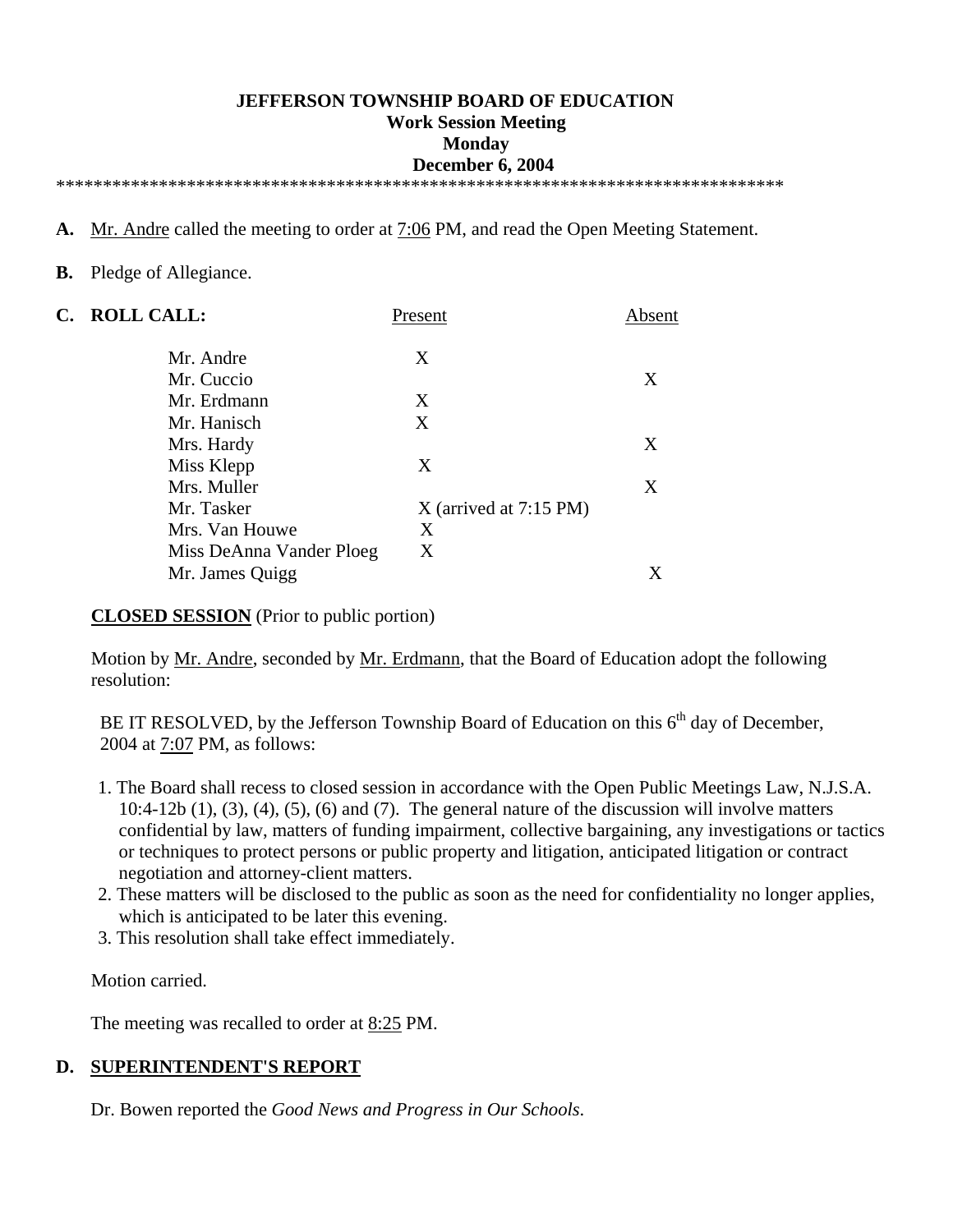### **E. PRESENTATIONS**

- MS Heat Failure Explanation on December 6, 2004
- Monthly Update -Middle School Steering Committee
- 2003-04 Annual Audit James Cerullo of Ferraioli, Wielkotz, Cerullo & Cuva
- Report on Item L.1: The 2005-2006 School Calendar
- Report on Item K.2.: Drummond Emergency Boiler Replacement
- Policy No. 0619 (attorney review)
- **F, G, H, I, J, K and L**  The Board reviewed the motions slated for a vote on December 13th. No comments and/or questions were raised.
- **M. COMMITTEE REPORTS** None.
- **N. COMMUNICATIONS** None.
- **O. OLD BUSINESS** None.
- **P. NEW BUSINESS** None.
- **Q. COMMENTS FROM THE AUDIENCE** None.

# **R. BOARD MEMBER COMMENTS**

 Miss Vander Ploeg, Student Representative, commented that the senior parking lot at the high school is open.

 Mrs. Van Houwe attended the high school production of Stardust and commented that is was excellent. The Madrigal Dinner is coming up.

# **CLOSED SESSION**

Motion by <u>Mr. Tasker</u>, seconded by <u>Mr. Van Houwe</u>, that the Board of Education adopt the following resolution:

BE IT RESOLVED, by the Jefferson Township Board of Education on this  $6<sup>th</sup>$  day of December, 2004 at 8:55 PM, as follows:

- 1. The Board shall recess to closed session in accordance with the Open Public Meetings Law, N.J.S.A. 10:4-12b (1) and (7). The general nature of the discussion will involve matters confidential by law and anticipated litigation or contract negotiation and attorney-client matters.
- 2. These matters will be disclosed to the public as soon as the need for confidentiality no longer applies, which is anticipated to be later this evening.
- 3. This resolution shall take effect immediately.

Motion carried.